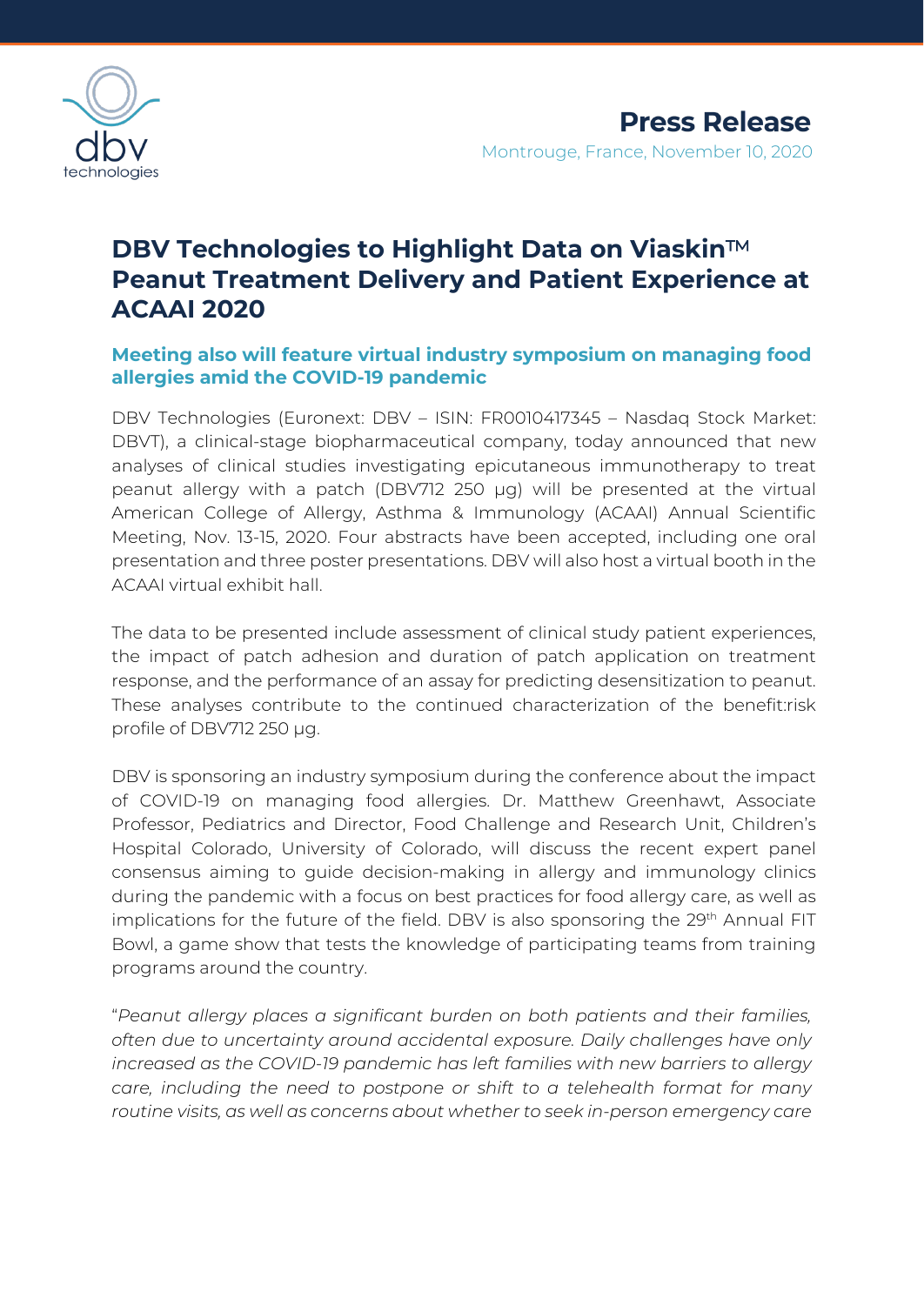

*after using epinephrine for an allergic reaction.*" said Dr. Pharis Mohideen, Chief Medical Officer of DBV Technologies. "*Our presentations at ACAAI support DBV's continued commitment to improving the lives of patients through innovative treatments and ensuring those treatments are delivered in the most effective way possible, while better understanding the need for flexible approaches in light of the pandemic.*"

Viaskin™ Peanut (DBV712 250 μg) is the Company's lead product candidate designed to potentially reduce the risk of allergic reactions due to accidental exposure to peanuts. An investigational non-invasive, once-daily, epicutaneous patch, Viaskin Peanut seeks to deliver microgram quantities of peanut antigen to activate the immune system. Viaskin Peanut is based on epicutaneous immunotherapy (EPIT™), DBV's proprietary method of delivering biologically active compounds to the immune system through intact skin.

# DBV Abstracts and Symposium:

## Oral Presentation

"Specific Peanut Epitopes as a Biomarker for Desensitization During Epicutaneous Immunotherapy" will be presented by David Fleischer, M.D., Children's Hospital Colorado, University of Colorado (joint submission with AllerGenis).

- Session Code: 7202
- Session Title: Oral Abstracts Allergy Diagnostics/Aerobiology/Food Allergy
- Presentation Date: Saturday, Nov. 14, 2020
- Presentation Time: 3:33 p.m. 3:47 p.m. CT

## Poster Presentations

All three e-posters will be accompanied by recorded author presentations and will be available on-demand at [college.acaai.org/eposters](https://college.acaai.org/eposters) beginning on Friday, Nov. 13, 2020 at 9:30 a.m. CT.

"An Evaluation of Factors Influencing Response to Epicutaneous Immunotherapy for Peanut Allergy in the PEPITES Trial" will be presented by Amy Scurlock, M.D., Department of Pediatrics, University of Arkansas for Medical Sciences and Arkansas Children's Hospital.

• Abstract Number: P301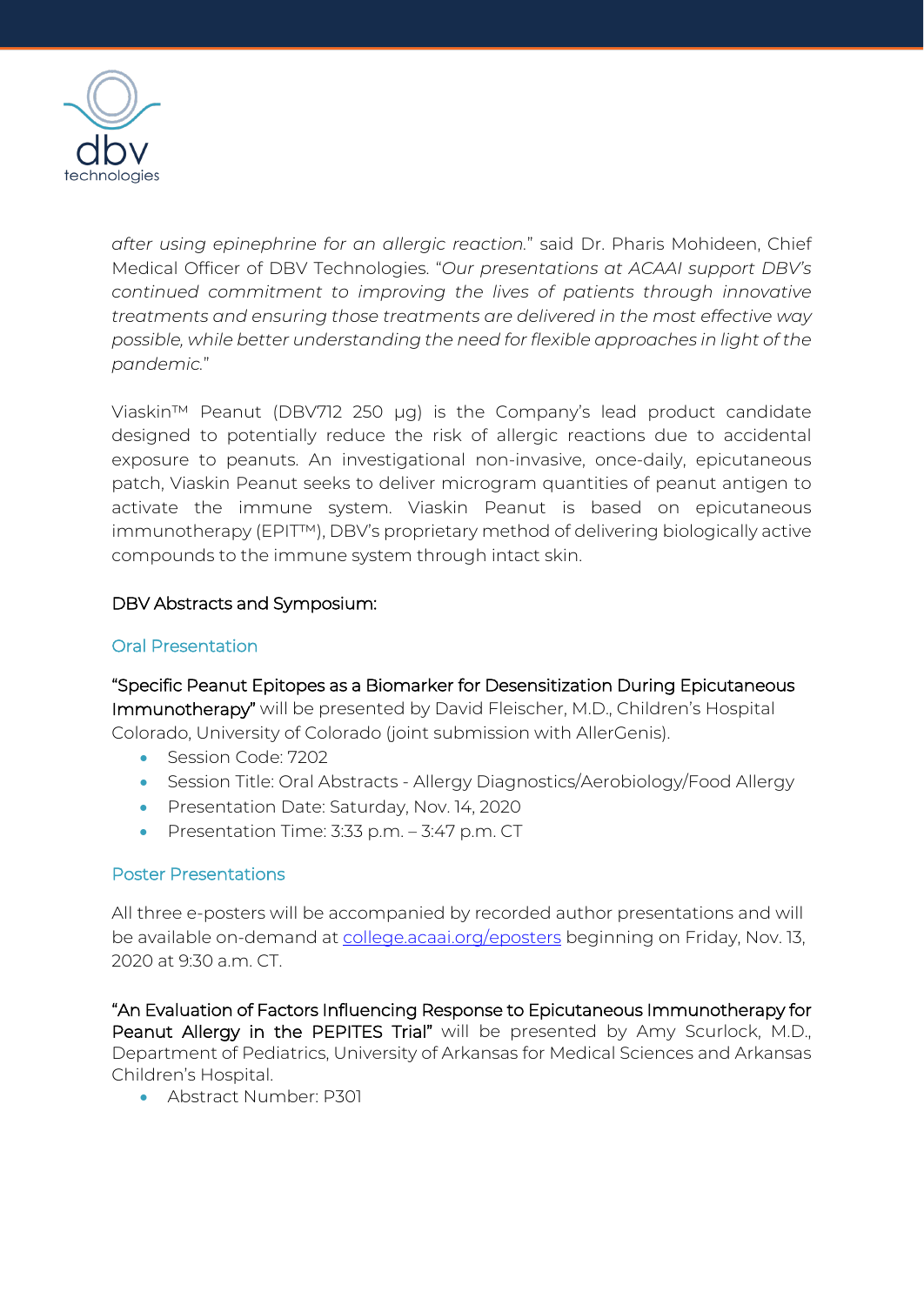

"Evaluation of Daily Patch Application Duration for Epicutaneous Immunotherapy for Peanut Allergy" will be presented by Jonathan Spergel, M.D., Ph.D., Children's Hospital of Philadelphia.

• Abstract Number: P300

"Patient Experiences with Epicutaneous Immunotherapy for Peanut Allergy in OLFUS-VIPES & REALISE Trials: Qualitative Studies" will be presented by Gordon Sussman, M.D., Gordon Sussman Clinical Research.

• Abstract Number: P307

# Industry Symposium

# "Managing Food Allergy During the COVID-19 Pandemic and Implications for the

Future" will be presented by Matthew Greenhawt, M.D., Children's Hospital Colorado, University of Colorado.

- Symposium Date: Saturday, November 14, 2020
- Symposium Time: 9:35 a.m. 10:00 a.m. CT

## About DBV Technologies

DBV Technologies is developing Viaskin™, an investigational proprietary technology platform with broad potential applications in immunotherapy. Viaskin is based on epicutaneous immunotherapy, or EPIT™, DBV's method of delivering biologically active compounds to the immune system through intact skin. With this new class of non-invasive product candidates, the Company is dedicated to safely transforming the care of food allergic patients. DBV's food allergies programs include ongoing clinical trials of Viaskin Peanut. DBV Technologies has global headquarters in Montrouge, France and offices in Bagneux, France, and North American operations in Summit, NJ and New York, NY. The Company's ordinary shares are traded on segment B of Euronext Paris (Ticker: DBV, ISIN code: FR0010417345) and the Company's ADSs (each representing one-half of one ordinary share) are traded on the Nasdaq Global Select Market (Ticker: DBVT).

## Forward Looking Statements

This press release may contain forward-looking statements and estimates, including statements regarding the therapeutic potential of Viaskin™ Peanut as a treatment for peanut-allergic children. These forward-looking statements and estimates are not promises or guarantees and involve substantial risks and uncertainties. At this stage, the products of the Company have not been authorized